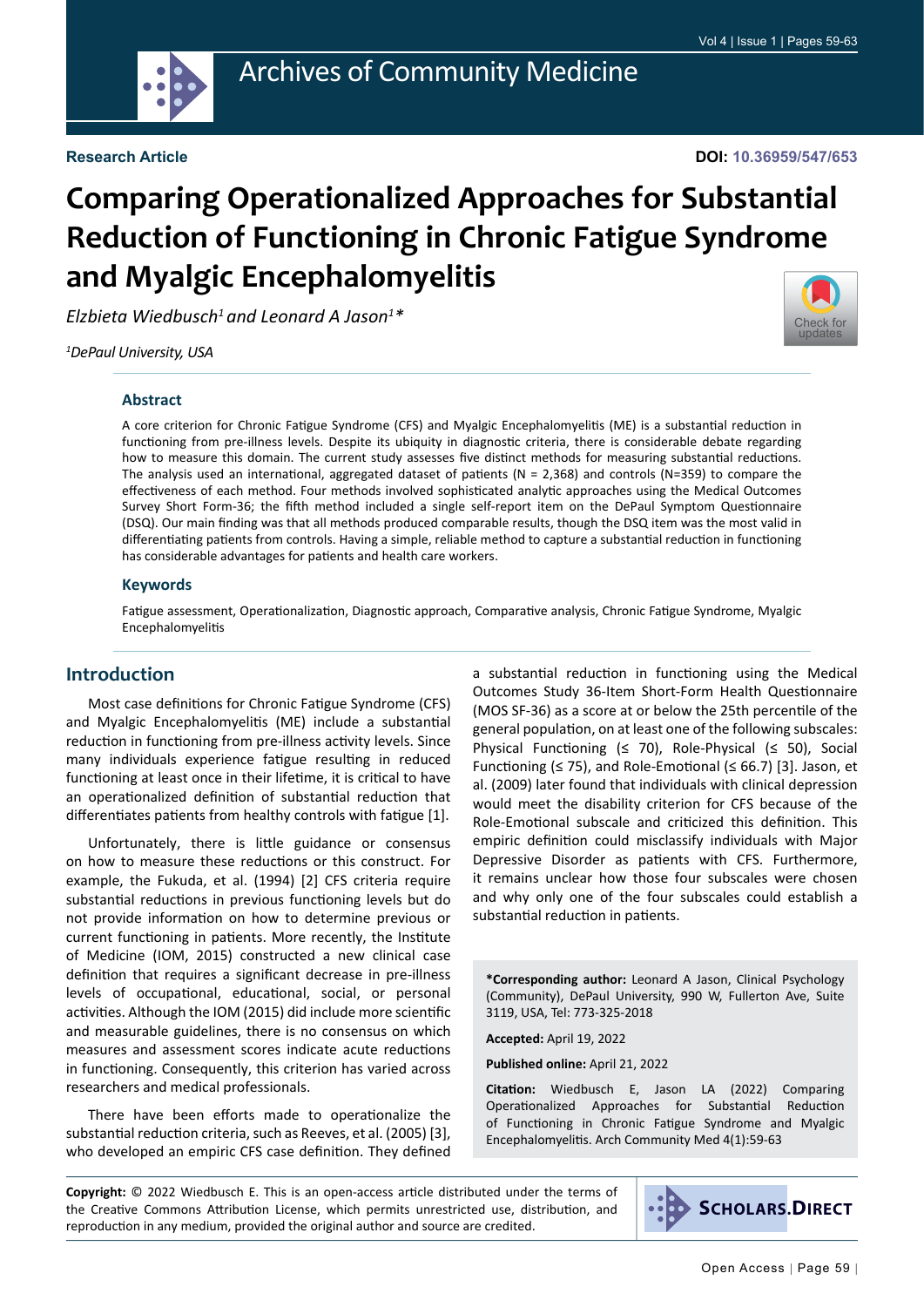In response to these issues, Jason, et al. (2011) [4] utilized a Receiver Operating Characteristic (ROC) curve analysis to evaluate the MOS SF-36 subscales and determine optimal cut-off scores. They found that the subscales with the best sensitivity and specificity for both tertiary and communitybased ME/CFS samples were the Vitality, Social Functioning, and Role-Physical subscales. The study suggested the following optimal cut-off scores for substantial reduction: ≤ 35 Vitality, ≤ 62.5 Social Functioning, and ≤ 50 Role-Physical. Jason, et al. (2011) [4] also found that meeting at least two of the three cut-off scores for the respective subscales result in the best sensitivity and specificity for discriminating between ill and non-ill groups.

To assess the MOS SF-36 subscales and optimal cut-off scores for measuring a substantial reduction within a younger sample of patients with ME/CFS, Gleason, et al. (2018) [5] utilized the Youden Index (YI) (sensitivity + specificity-1) to calculate the optimal cut-off scores using the sensitivity and specificity levels. Among the young adult sample, the following cut-off scores maximized sensitivity and specificity on the scales examined: Physical Functioning ≤ 80 (YI=0.905), General Health ≤ 47 (YI = 0.828), Role Physical ≤ 25 (YI = 0.810), and Social Functioning ≤ 50 (YI = 0.764). Their analysis also found that meeting at least three out of the four cutoff scores in the respective subscales offered discrimination between ME/CFS and non-ill groups.

Although other physical illnesses do not require patients to prove impairments in previous levels of functioning, because it is in the ME/CFS case definitions, there is a need for consensus on how to measure a substantial reduction in functioning in patients with ME/CFS. There is evidence of the usefulness of this construct, as Becker et al. (2001) [6] found maximal workload at exhaustion averaged 53% of normal in their patients with ME/CFS, which is close to the 50% decrease in physical capabilities described in several criteria for ME/CFS. However, this type of testing is expensive and not all patients have access to tests to assess maximal workload. The current study explores different methods for measuring a substantial reduction within patients with ME/CFS. The first four out of five methods use the subscales in the SF-36 and the cut-off scores from the analyses done by Jason, et al. (2011) [4] and Gleason, et al. (2018) [5]. The fifth method uses a single item from the DePaul Symptom Questionnaire (DSQ) to assess how well it differentiated patients from controls.

## **Methods**

### **Participants**

We employed an aggregated sample of patients with  $ME/CFS$  (n = 2,368) and controls (N = 359). Each of the data sets has been described [7-10] but below we provide brief descriptions.

**DePaul Sample** *-* An international convenience sample of individuals who were at least 18 years old, with a selfreported, current diagnosis of ME/CFS. 216 individuals completed the assessment, and they were of average age of 52.0 (SD=11.3) years, 84.2% were female, 97.7% were White, 13% were working full- or part-time, 57.2% were on disability. 40.2% held a graduate or professional degree, 34.6% held a standard college degree, 18.2% had attended college for at least one year, and 7.0% completed high school or had a GED.

A control sample included 96 DePaul University students who were at least 18 years old. 70.8% were female, their average age was 20.6 years (SD=2.6), 60% were White, 13.7% were Asian or Pacific Islander, 9.5% were Black, and 15.8% indicated another race. 10.4% were working part-time.

**Solve ME/CFS BioBank (2016)** - The SolveCFS Biobank involved a sample of individuals diagnosed by a physician specializing in ME/CFS. 505 patients were recruited, and the sample's average age was 54.9 years (SD=12.1). They were 97.7% White and 77.0% female; 25.8% had at least one year of college, and 70.1% held a standard college degree. 20.6% were working full- or part-time, with 46.4% on disability. 53 participants were controls, of average age of 56.1 years (SD=13.0). 100% of the controls were White and 66.0% were female (66.0%). 27.5% were retired, and 66.7% worked either full- or part-time. 88.7% had a standard college degree.

**Newcastle** - An experienced physician diagnosed participants with ME/CFS. The average age of the 100 patients was 45.8 years (SD=13.9), and 99.0% of the sample was White, 81.0% were female, 36.7% were working either full- or part-time, and 30.6% were on disability. 20.2% had a graduate or professional degree, 28.7% had a college degree, 24.5% had completed at least one year of college, and 13.8% had a high school degree or GED.

**Norway 1 sample:** 176 patients from southern Norway with a diagnosis of ME/CFS by a physician were recruited. 99.4% of the sample was White, 86.3% were female, with a mean age of 43.6 years (SD=11.9). 83.5% were on disability; 9.8% had a graduate or professional degree, 40.2% had a standard college degree, and 42.0% completed high school or had a GED.

**Norway 2 sample:** Participants were from either an inpatient medical ward for severely ill patients or an outpatient clinic at a multidisciplinary ME/CFS center. Among the 64 participants, 96.8% were White, 81.3% were female, and their average age was 35.3 years (SD=11.9). 45.3% of the sample had completed high school or a GED, 25.0% had a standard college degree, and 12.5% had a graduate or professional degree. 82.8% were on disability.

**Norway 3 sample:** A specialist at a ME/CFS tertiary care center recruited participants who meet the Canadian Consensus criteria for ME/CFS [11] from Oslo University Hospital. The sample of 175 patients were 97.1% White, 80.6% female, of a mean age of 38.4 years (SD=11.3). 33.5% of the sample completed high school or a GED, 40.5% held a standard college degree, and 15.6% held a graduate or professional degree. 90.0% were on disability.

First time blood donors referred by physicians at Oslo University Hospital represented the healthy control group in the Norway 3 sample. Participants were between 18-65 years old and fluent in the Norwegian language. Of the 210 participants, 96.2% were White, 68.6% were female, and their average age was 31.4 years (SD=8.5), 42.5% held a standard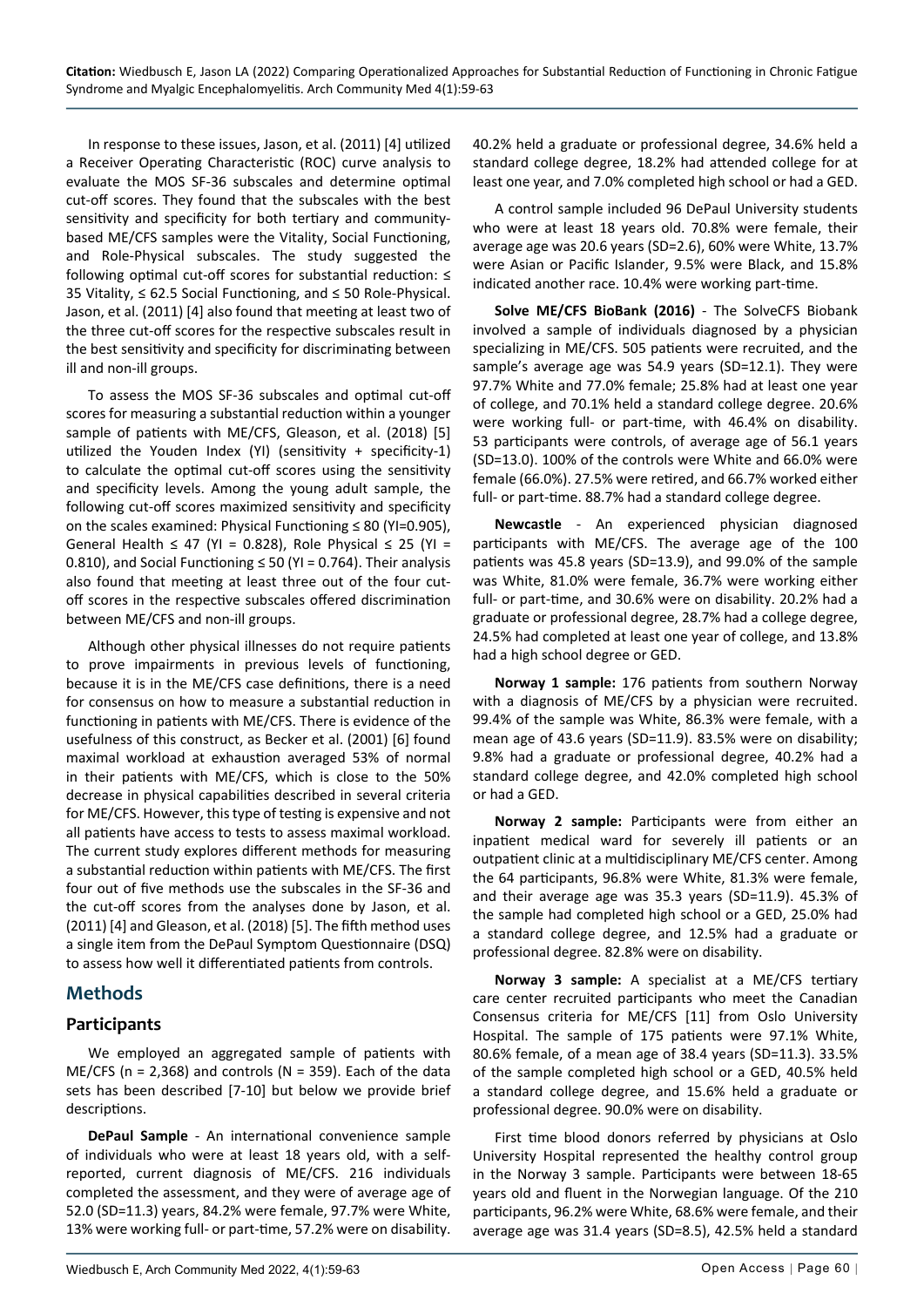college degree, 28.9% held a graduate degree, and 28.5% completed high school or had a GED.

**Chronic Illness sample:** Respondents were from a convenience sample of adults living with ME/CFS This sample included 407 participants who were 97.0% White, 88.2% female and of a mean age of 48.7 years (SD=13.1). 29.9% had a standard college degree and 40.2% had a graduate degree. 48.9% were on disability.

**Japan sample:** This sample was recruited from the ME Japan Association and affiliated physician clinics specializing in ME/CFS. Of the 129 participants, 78.9% were female, and they were of a mean age of 46.2 years (SD=13.3). 41.7% had a standard college degree, 8.7% had a graduate degree, 17.3% completed at least one year of college, and 22.8% completed high school or had a GED. 26.3% of participants were working full- or part-time. 28.0% of the sample was on disability.

**Spain sample:** 232 participants meeting the 1994 Fukuda, et al. (1994) [2] case definition were recruited from a tertiary referral center in Barcelona, Spain. 98.9% were White, 85.7% were female, with a mean age of 50.4 years (SD=8.6). 40.0% had not completed high school, 25.9% had a high school diploma or GED, 18.9% completed at least a year of college, and 15.1% had at least a standard college degree.

**Amsterdam sample:** 364 patients were recruited from the outpatients clinic at the CFS Medical Center in Amsterdam. 77.9% were female with a mean age of 37.2 years (SD=11.5), 30.5% had a high school diploma or GED, 22.1% held a standard college degree, and 19.9% held a graduate or professional degree.

### **Measures**

### **DePaul symptom questionnaire (DSQ)**

The DSQ is a self-report measure of demographics; ME/ CFS symptomatology; and medical, occupational, and social history [12]. This measure was developed to classify individuals by a variety of ME/CFS case definitions, but the 54 symptoms were based upon the Clinical Canadian ME/CFS criteria [11]. The DSQ has evidenced good test-retest reliability among both patient and control groups [13]. A factor analysis of these symptoms resulted in a three-factor solution, and these factors evidenced good internal consistency [14]. The DSQ is available in the shared library of Research Electronic Data Capture (REDCap) [15], hosted at DePaul University: https:// redcap.is.depaul.edu/surveys/?s=tRxytSPVVw.

## **Medical outcomes study 36-item short form health questionnaire (SF-36)**

The SF-36 assesses physical andmental functioning [16], and is comprised of eight subscales: Physical Functioning, Role Physical, Bodily Pain, General Health, Social Functioning, Mental Health, Role Emotional, and Vitality. Higher scores indicate less disability. This instrument has strong psychometric properties, such as good internal consistency and discriminant validity [16, 17].

#### **Five methods to measure substantial reductions**

There are five methods employed in the current study to operationalize substantial reduction. Four of these methods use the subscales found in the SF-36, while the fifth method utilizes one self-report item on the DSQ.

**Method 1 -** Based on the suggestions made by Jason et al. (2011) [4], participants needed to meet two out of three of the following cut-offs to meet substantial reduction: Vitality ≤ 35, Social Functioning ≤ 62.5, and Role-Physical ≤ 50.

**Method 2 -** Based on the study by Gleason and colleagues (2018) [5], participants needed to meet three out of four of the following cut-offs to meet substantial reduction: Physical Functioning ≤ 80, General Health ≤ 47, Role Physical ≤ 25, and Social Functioning ≤ 50.

**Method 3 -** Based on the study by Gleason and colleagues (2018) [5], participants needed to meet at least two out of three scores to demonstrate substantial reduction: Physical Functioning ≤ 80, General Health ≤ 50, and Role-Physical ≤ 50 (a score of 50 or less of Role-Physical functioning was the best discriminator in community-based samples [4]).

**Method 4 -** The fourth method, also recommended by Gleason and colleagues (2018) [5], required participants to meet at least three out of the four following cut-off scores to determine substantial reduction in functionality: Physical Functioning ≤ 80, General Health ≤ 50, Role Physical ≤ 50, and Social Functioning ≤ 62.5.

**Method 5 -** The fifth method involved operationalizing substantial reduction from a single DSQ self-report item that asks, "Since the onset of your problems with fatigue/energy, have your symptoms caused a 50% or greater reduction in your activity level?" Individuals select "yes," "no," or "I do not have issues with fatigue/energy." Physicians are often uncertain of a patient's activity level prior to their onset of symptoms; this item allows patients to indicate whether they experienced an acute reduction in functioning based on their knowledge of prior and current activity levels.

### **Results**

As indicated in [Table 1](#page-2-0), Method 1 identified substantial reduction in 91.2% of patients with ME/CFS and 13.6% of controls. Method 2 captured the fewest patient*s,* with 89.0% of the patient sample and 4.7% of the controls. In Method 3, 92.2% of patients and 10.9% of controls met substantial reduction. Comparably, Method 4 identified 90.8% of the ME/ CFS sample and 7.5% of controls. Finally, Method 5 identified 91.7% of patients and 6.4% of controls.

<span id="page-2-0"></span>**Table 1:** Substantial reduction in ME/CFS versus control groups by method.

| <b>Method</b> | <b>ME/CFS</b><br>% (N) | Control<br>% (N) |
|---------------|------------------------|------------------|
| 1             | 91.2(2,161)            | 13.6 (49)        |
| 2             | 89.0 (2,107)           | 4.7(17)          |
| 3             | 92.2 (2,183)           | 10.9(39)         |
| 4             | 90.8 (2,150)           | 7.5(27)          |
| 5             | 91.7(2,171)            | 6.4(23)          |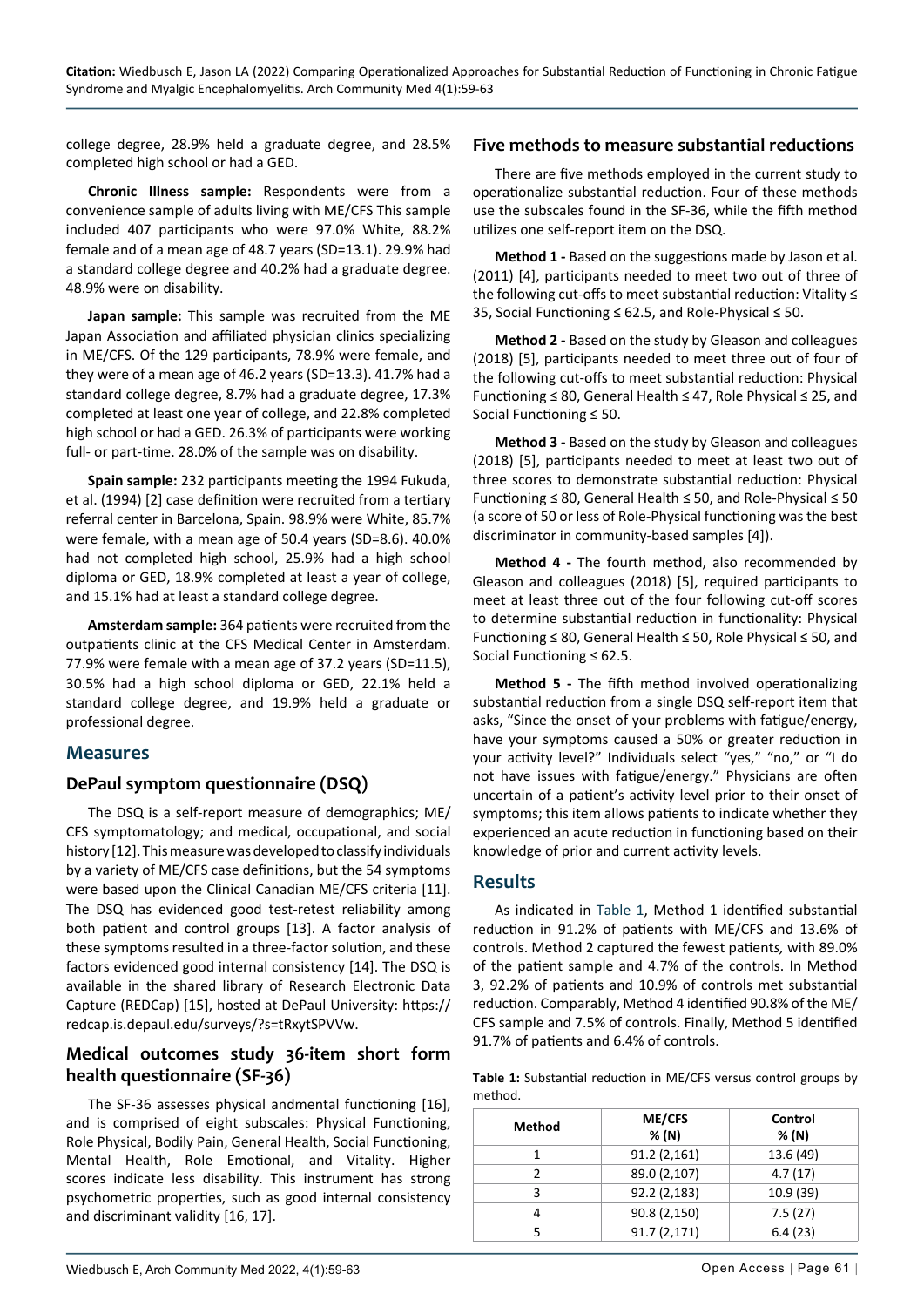**Citation:** Wiedbusch E, Jason LA (2022) Comparing Operationalized Approaches for Substantial Reduction of Functioning in Chronic Fatigue Syndrome and Myalgic Encephalomyelitis. Arch Community Med 4(1):59-63

## **Discussion**

The current study assessed different criteria that measure substantial reductions in functioning. Our main finding was that all methods produced comparable results, suggesting that the method with the least burden to patients involves one-item from the DSQ. Adopting this method would simplify the procedure for assessing this domain contained within the major ME/CFS case definitions.

The DSQ's item may allow researchers to avoid some of the current problems with case definitions and their varying guidelines. For example, in the Myalgic Encephalomyelitis International Consensus Case Criteria (ME-ICC), Carruthers and colleagues (2011) [18] operationalized substantial reduction into three severity categories. The "mild" level indicated an approximate 50% reduction in a patient; "moderate" suggested patients are mostly housebound; "severe" to "very severe" signified that a patient is mostly or entirely bedridden. The following year, Carruthers, et al. (2012) [19] developed a primer using the ME-ICC criteria for medical practitioners to diagnose patients with ME/CFS. However, the primer differed from the previous year's guidelines in the ME-ICC [20]. The original description of this criteria in the ME-ICC [18] designates "mild" as an approximate 50% reduction, while the ME primer [19] defines the "moderate" level as a 50% reduction. It is evident that determining consistent standards for this criterion is challenging, even when case definitions attempt to operationalize these criteria.

It is worth noting that the Diagnostic and Statistical Manual of Mental Disorders primarily uses a substantial reduction criterion for diagnosing mental disorders [20]. Physical illnesses do not require patients to prove impairments in levels of functioning, so it is unclear whether this is necessary for those with ME/CFS. Indeed, the substantial reduction criterion may be stigmatizing to individuals with ME/CFS, as it denotes that patients must prove impairment to medical professionals [1, 9]. However, as it is part of almost all ME/ CFS case definitions, finding appropriate ways to measure it is of importance for health care workers.

There are some limitations in the implications and methods of this study. Many patients with ME/CFS have neurocognitive difficulties, which could affect their ability to recall prior levels of functioning [21,22]. Thus, many patients might have difficulties accurately measuring these reductions and their levels of premorbid functioning in a self-report assessment. In addition to the DSQ, diagnosing a patient with ME/CFS should be conducted with an additional medical and psychological examination. Furthermore, the samples came from diverse case ascertainment methods as well as from different countries, and while this limits internal validity, it does improve external validity.

Our study illustrated an efficient way to measure substantial reductions in functioning in patients with ME/ CFS. Often patients are the most reliable in determining their reductions in pre- and post-illness functionality, and the one item on the DSQ provides a simplified and valid method to capture this symptom.

## **Acknowledgments**

Research reported in this publication was supported by the National Institute of Neurological Disorders and Stroke and the National Institute of Allergy and Infectious Diseases of the National Institutes of Health under Award Numbers R01NS111105 and R01AI10578. The content is solely the responsibility of the authors and does not necessarily represent the official views of the National Institutes of Health.

#### **Declaration of interest statement**

We have no known conflict of interest to disclose. DePaul University's Internal Review Board approved this study. Participants provided consented prior to their inclusion in the study.

#### **References**

- 1. [Thorpe T, McManimen S, Gleason K, et al. \(2016\) Assessing](https://pubmed.ncbi.nlm.nih.gov/28217427/)  [current functioning as a measure of significant reduction in](https://pubmed.ncbi.nlm.nih.gov/28217427/)  [activity level. Fatigue](https://pubmed.ncbi.nlm.nih.gov/28217427/) 4: 175-188.
- 2. [Fukuda K, Straus SE, Hickie I, et al. \(1994\) The chronic fatigue](https://pubmed.ncbi.nlm.nih.gov/7978722/)  [syndrome: A comprehensive approach to its definition and](https://pubmed.ncbi.nlm.nih.gov/7978722/)  [study. Ann Intern Med 121: 953-959.](https://pubmed.ncbi.nlm.nih.gov/7978722/)
- 3. [Reeves WC, Wagner D, Nisenbaum R, et al. \(2005\) Chronic fatigue](https://pubmed.ncbi.nlm.nih.gov/16356178/)  [syndrome--a clinically empirical approach to its definition and](https://pubmed.ncbi.nlm.nih.gov/16356178/)  [study. BMC medicine 3: 19.](https://pubmed.ncbi.nlm.nih.gov/16356178/)
- 4. [Jason L, Brown M, Evans M, et al. \(2011\) Measuring](https://pubmed.ncbi.nlm.nih.gov/20617920/)  [substantial reductions in functioning in patients with chronic](https://pubmed.ncbi.nlm.nih.gov/20617920/)  [fatiguesyndrome. Disabil Rehabil 33: 589-598.](https://pubmed.ncbi.nlm.nih.gov/20617920/)
- 5. [Gleason KD, Stoothoff J, McClellan D, et al. \(2018\)](https://pubmed.ncbi.nlm.nih.gov/29872989/)  [Operationalizing substantial reduction in functioning among](https://pubmed.ncbi.nlm.nih.gov/29872989/)  [young adults with Chronic Fatigue Syndrome. Int J Behav Med](https://pubmed.ncbi.nlm.nih.gov/29872989/)  [25: 448-455.](https://pubmed.ncbi.nlm.nih.gov/29872989/)
- 6. [Becker P, Roeykens J, Reynders M, et al. \(2000\) Exercise capacity](https://pubmed.ncbi.nlm.nih.gov/11088089/)  [in chronic fatigue syndrome. Arch Intern Med 160: 3270-3277.](https://pubmed.ncbi.nlm.nih.gov/11088089/)
- 7. [Bhatia S, Olczyk N, Jason LA, et al. \(2020\) Cross-national](https://pubmed.ncbi.nlm.nih.gov/34109300/)  [comparison of myalgic encephalomyelitis and chronic fatigue](https://pubmed.ncbi.nlm.nih.gov/34109300/)  [syndrome at tertiary care settings from the US and Spain. Am J](https://pubmed.ncbi.nlm.nih.gov/34109300/)  [Soc Sci Humanit 5: 104-115.](https://pubmed.ncbi.nlm.nih.gov/34109300/)
- 8. [Conroy K, Bhatia S, Islam M, et al. \(2021\) Homebound versus](https://www.mdpi.com/2227-9032/9/2/106)  [bedridden status among patients with Myalgic Encephalomyelitis/](https://www.mdpi.com/2227-9032/9/2/106) [Chronic Fatigue Syndrome. Healthcare 9: 106.](https://www.mdpi.com/2227-9032/9/2/106)
- 9. [Scartozzi S, Sunnquist M, Jason LA \(2019\) Myalgic](https://pubmed.ncbi.nlm.nih.gov/31788347/)  [encephalomyelitis and chronic fatigue syndrome case](https://pubmed.ncbi.nlm.nih.gov/31788347/)  [definitions: Effects of requiring a substantial reduction in](https://pubmed.ncbi.nlm.nih.gov/31788347/)  [functioning. Fatigue 7: 59-68.](https://pubmed.ncbi.nlm.nih.gov/31788347/)
- 10. [Wiedbusch E, Cotler J, Jason LA \(2021\) A comparison of patients](https://www.semanticscholar.org/paper/A-Comparison-of-Patients-with-Chronic-Fatigue-and-Wiedbusch-Cotler/b311641f864b6819b705494ab7ae490c29b34976)  [with chronic fatigue syndrome and myalgic encephalomyelitis](https://www.semanticscholar.org/paper/A-Comparison-of-Patients-with-Chronic-Fatigue-and-Wiedbusch-Cotler/b311641f864b6819b705494ab7ae490c29b34976)  [from the United States and Japan. Journal of Preventive](https://www.semanticscholar.org/paper/A-Comparison-of-Patients-with-Chronic-Fatigue-and-Wiedbusch-Cotler/b311641f864b6819b705494ab7ae490c29b34976)  [Medicine and Health Care 3: 1018.](https://www.semanticscholar.org/paper/A-Comparison-of-Patients-with-Chronic-Fatigue-and-Wiedbusch-Cotler/b311641f864b6819b705494ab7ae490c29b34976)
- 11. [Carruthers BM, Jain AK, De Meirleir KL, et al. \(2003\) Myalgic](https://www.tandfonline.com/doi/abs/10.1300/J092v11n01_02)  [encephalomyelitis/Chronic fatigue syndrome. Journal of Chronic](https://www.tandfonline.com/doi/abs/10.1300/J092v11n01_02)  [Fatigue Syndrome 11: 7-115.](https://www.tandfonline.com/doi/abs/10.1300/J092v11n01_02)
- 12. [Jason LA, Evans M, Porter N, et al. \(2010\) The development of](https://www.thescipub.com/abstract/10.3844/ajbbsp.2010.120.135)  [a revised canadian myalgic encephalomyelitis chronic fatigue](https://www.thescipub.com/abstract/10.3844/ajbbsp.2010.120.135)  syndrome case definition. [American Journal of Biochemistry](https://www.thescipub.com/abstract/10.3844/ajbbsp.2010.120.135)  [and Biotechnology](https://www.thescipub.com/abstract/10.3844/ajbbsp.2010.120.135) 6: 120-135.
- 13. [Jason LA, So S, Brown AA, et al. \(2015\) Test-Retest reliability of](https://pubmed.ncbi.nlm.nih.gov/26973799/)  [the depaul symptom questionnaire.](https://pubmed.ncbi.nlm.nih.gov/26973799/) Fatigue 3: 16-32.